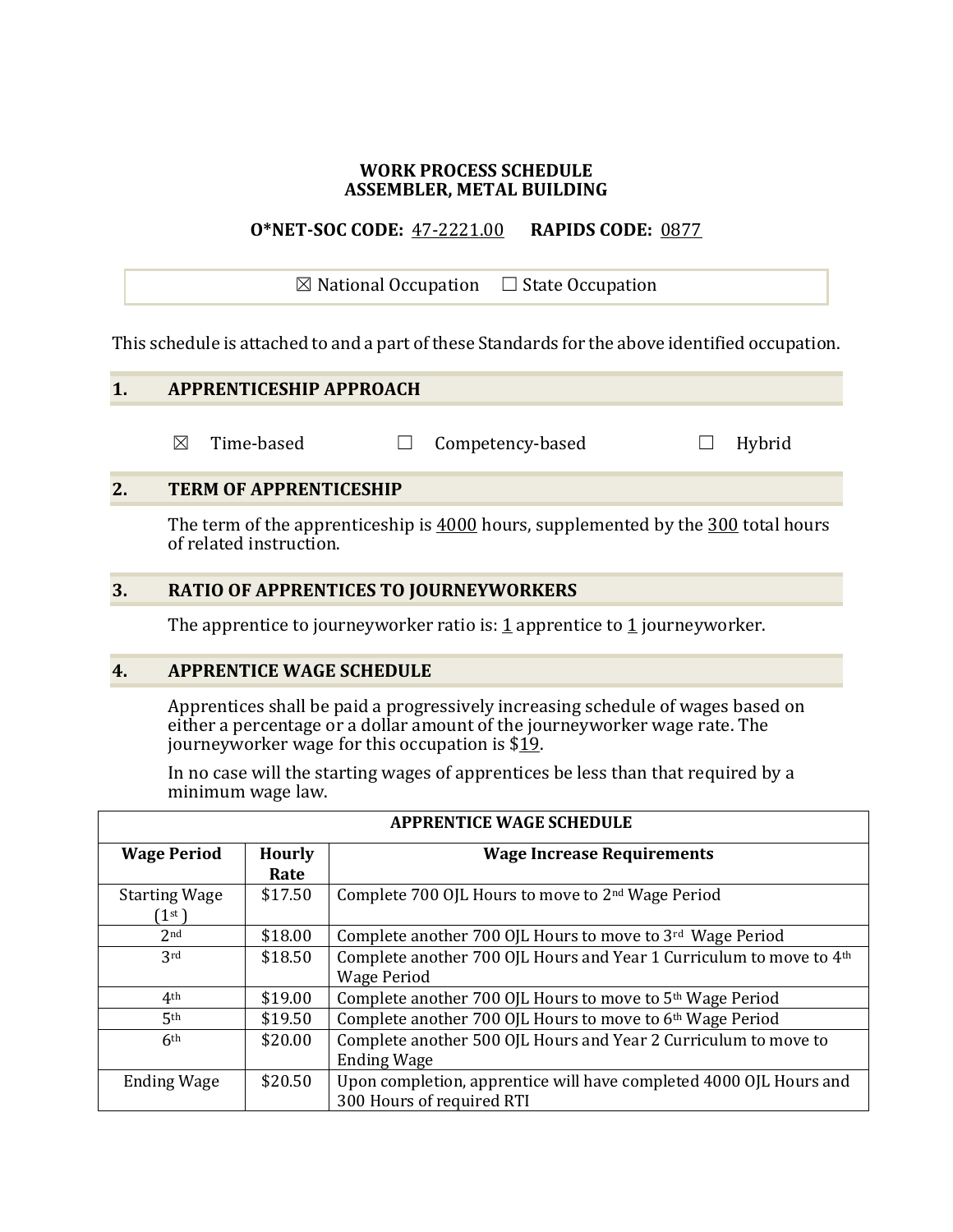

# **5. PROBATIONARY PERIOD**

Every applicant selected for apprenticeship will serve a probationary period of 1000 hours.

#### **6. SELECTION PROCEDURES**

#### **SECTION I – MINIMUM QUALIFACTIONS**

Applicants will meet the following minimum qualifications to be eligible for the pool of applicants:

A. Age

Applicants must not be less than 18 years of age and provide appropriate verification of age respecting Alabama state laws.

B. Education

Applicants are not required to have a high school diploma, General Educational Development (GED) equivalency, or other high school equivalency credential.

C. Physical

Applicants will be physically capable of performing the essential functions of the apprenticeship program, with or without a reasonable accommodation, and without posing a direct threat to the health and safety of the individual or others.

D. Other

Applicants must pass a drug screen for the current illegal use of drugs upon acceptance into the program and prior to being employed.

# **SECTION II – SELECTION PROCEDURES**

The sponsor has adopted the following selection procedures, consistent with the requirements set forth in forth in 29 CFR § 30.10(b):

- A. Applications will be accepted as specified by the sponsor.
- B. Every applicant will be required to complete an application that will be made available by the sponsor.
- C. Completed applications will be checked for minimum qualifications. Applicants deficient in one or more qualifications or requirements or making false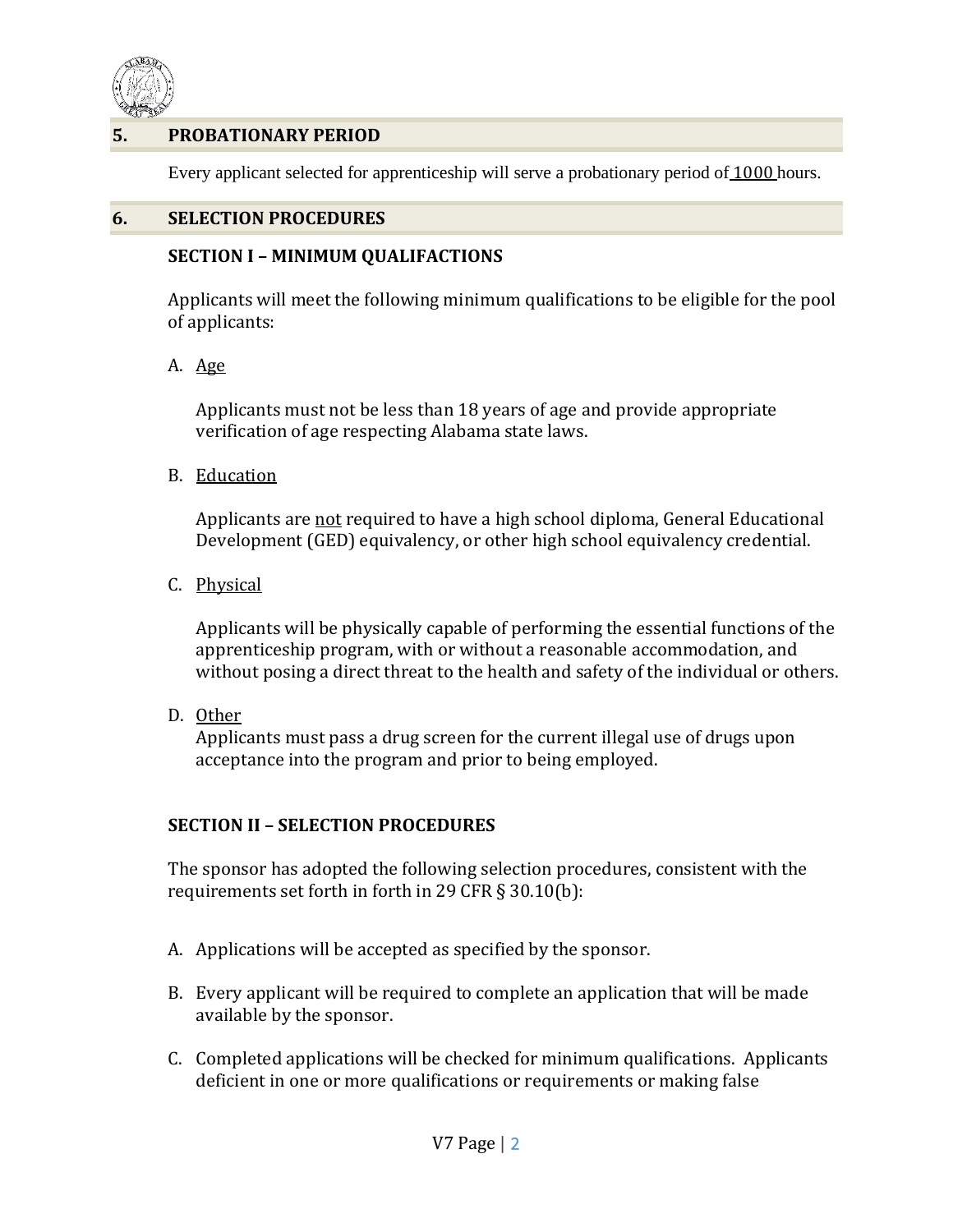

statements on their applications will be disqualified and no further processing of such application will be taken.

- D. Applicants who meet the minimum qualifications will be entered into the pool of eligible applicants.
- E. Applicants will have the opportunity to review the standards, the sponsor's written rules and policies, and the apprenticeship agreement during the application process and prior to joining program.
- F. Sponsor will conduct apprenticeship interviews and may conduct internal human resources procedures prior to an offer of employment as an apprentice.

# **SECTION III – DIRECT ENTRY**

The sponsor who invokes a direct entry provision may do so without regard to the existing selection procedure or minimum qualifications used for entry into the apprenticeship program. Direct entry shall be done without regard to race, color, religion, national origin, sex (including pregnancy and gender identity), sexual orientation, genetic information, or an individual with a disability or a person 40 years old or older. The methods for direct entry are as follows:

- A. A military veteran who has completed military technical training school and/or participated in a registered apprenticeship program or related occupation while in the military in the occupation registered. Applicants must submit a DD-214 to verify military training and/or experience if they are a veteran and wish to receive consideration for such training/experience. The sponsor will evaluate the training received to grant appropriate credit.
- B. An individual who has completed an AOA certified pre-apprenticeship training program and meets the minimum qualifications of the apprenticeship program. may be admitted directly into the program. The applicant shall provide official documentation confirming that they fulfilled the specific requirements of the pre-apprenticeship program, such as skills assessments, completion/graduation certificates, and transcripts. The sponsor will evaluate the pre-apprenticeship training received to grant appropriate credit.
- C. Individual who is a current employee of the sponsor. The sponsor will evaluate the current employee's skills to grant appropriate credit.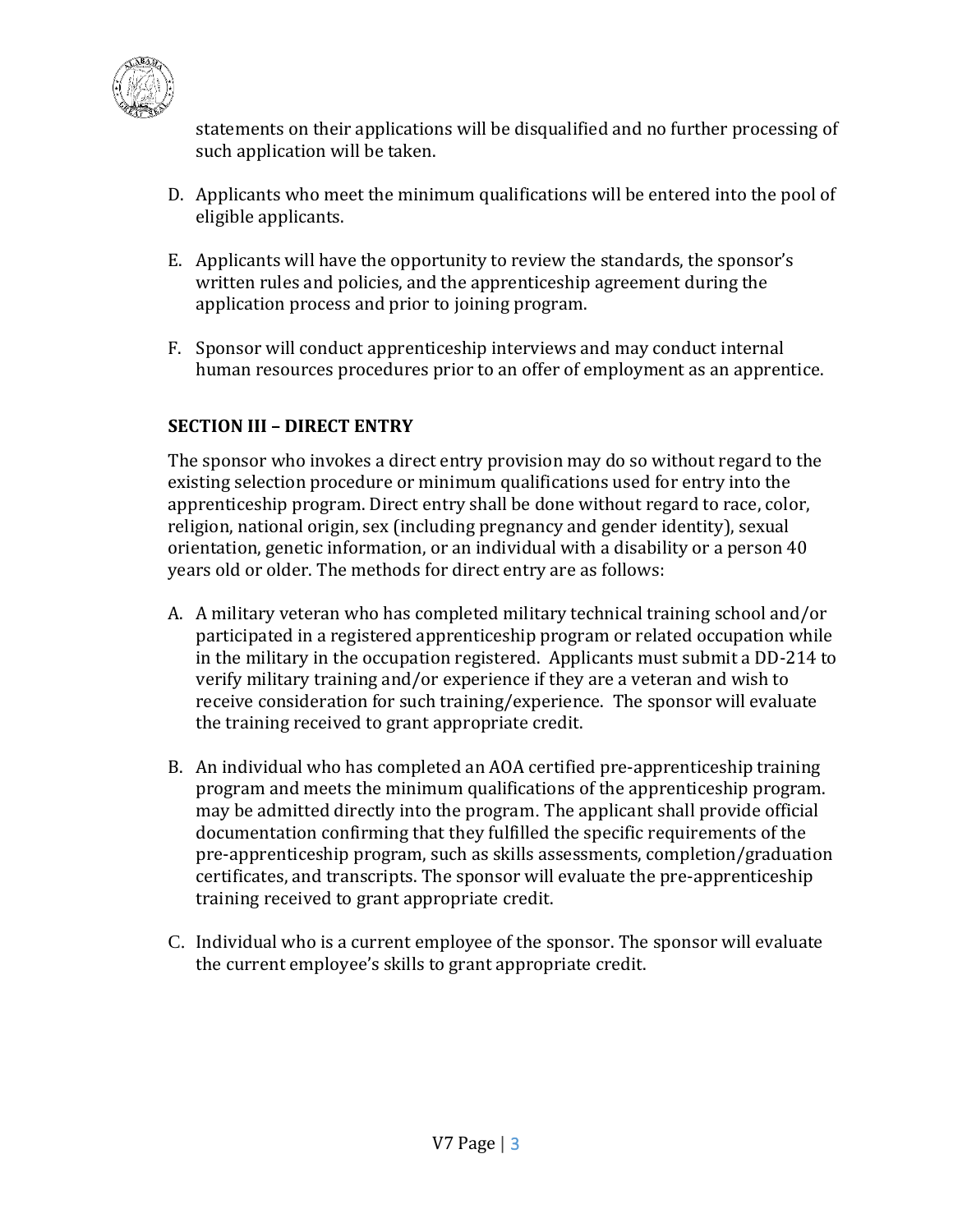

#### **WORK PROCESS SCHEDULE ASSEMBLER, METAL BUILDING**

# **O\*NET-SOC CODE:** 47-2221.00 **RAPIDS CODE:** 0877

#### **Work Process Guidelines:**

- During the apprenticeship, the apprentice shall receive work experience and jobrelated education in all phases of the occupation, including safe work practices, necessary to develop the skill and proficiency of a skilled professional.
- The program sponsor or its designated apprenticeship committee must ensure apprentices are rotated throughout the various work processes to ensure a wellrounded professional upon completion of the apprenticeship and identify what methodology will be used to track progression of experience on-the-job.
- Such on-the-job learning shall be carried on under the direction and guidance of a qualified professional.

# **Occupation Description:**

Assembles prefabricated metal buildings according to blueprint specifications using hand tools, power tools, and hoisting equipment. Erects frame of building using hoist. Bolts steel frame members together. Attaches bracing and insulation materials to framework. Fastens roofing and siding to framework. Reads blueprints to determine locations of items such as doors, windows, ventilators, and skylights. Installs items using wrenches and power tools. Modifies as necessary for facilitation of erection and installation using cutting torch. Trims excess sheet metal using power saw, power shear, and tin snips. Installs corner, gable, rake, door, and window trims. Installs gutter and downspouts. Performs proper clean up duties at the end of each day, organizes, and stores materials in appropriate places for use at a later time.

| On-the-Job Learning (OJL) Outline                                           | <b>OJL Hours</b> |
|-----------------------------------------------------------------------------|------------------|
| 1) Job site safety                                                          | 200              |
| 2) Materials identification                                                 | 50               |
| 3) Hand and power tools                                                     | <b>100</b>       |
| A. Name and proper use<br>B. Care and maintenance of tools                  |                  |
| 4) Equipment                                                                | <b>100</b>       |
| A. Light blocks, ropes, etc.<br>Cranes, forklifts, aerial lifts, etc.<br>В. |                  |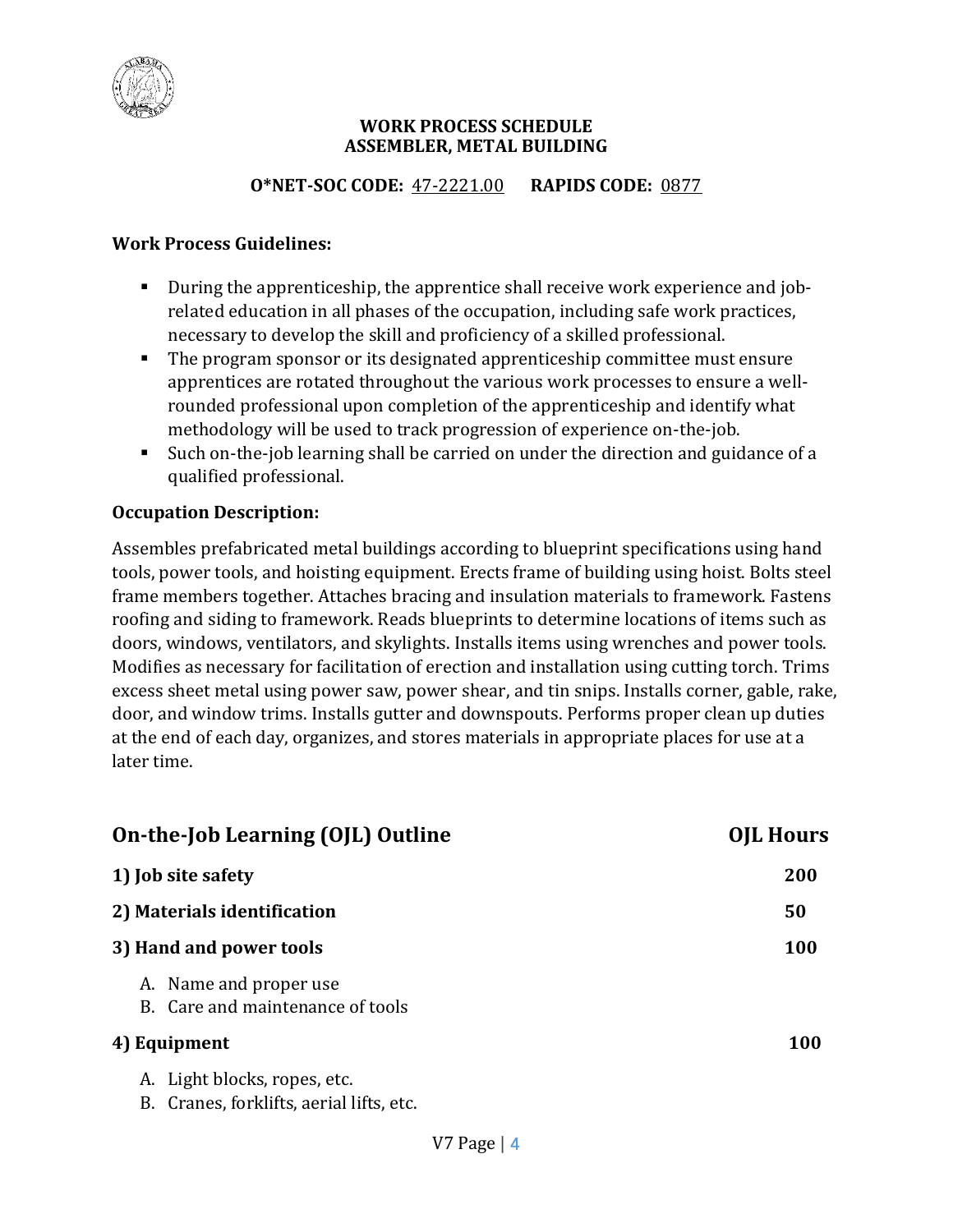

|             | mopecuon                                               |                                                                                                                                                                         |      |
|-------------|--------------------------------------------------------|-------------------------------------------------------------------------------------------------------------------------------------------------------------------------|------|
|             |                                                        | 5) Pre-assembly procedures                                                                                                                                              | 50   |
|             |                                                        | A. Safety and emergency services<br>B. Concrete and anchor bolts<br>C. Conditions at work site                                                                          |      |
| 6) Hoisting |                                                        | 200                                                                                                                                                                     |      |
|             | A. Rigging<br>C. Unhooking                             | B. Ground control signals                                                                                                                                               |      |
|             | 7) Assembly                                            |                                                                                                                                                                         | 1950 |
|             | I.<br>II.<br>III.<br>IV.<br>B. Structural<br>I.<br>II. | A. Materials receiving<br>Planning and scheduling<br>Handling and inventory<br>Unloading and shakeout<br>Storage and protection<br>Primary framing<br>Secondary framing |      |
|             |                                                        |                                                                                                                                                                         |      |

- C. Fitting up
	- I. Bracing
	- II. Plumbing and squaring
	- III. Field adaptation
	- IV. Use of builder's transit
- D. Covering
	- I. Wall panels
		- a. Layout
		- b. Insulation
		- c. Standard rib panels
		- d. Concealed fastened panels
		- e. Composite panels
		- f. Insulated metal panels
		- g. Accessories
	- II. Roof panels
		- a. Layout
		- b. Insulation
		- c. Standard rib panels
		- d. Standing seam panels
		- e. Composite panels
		- f. Accessories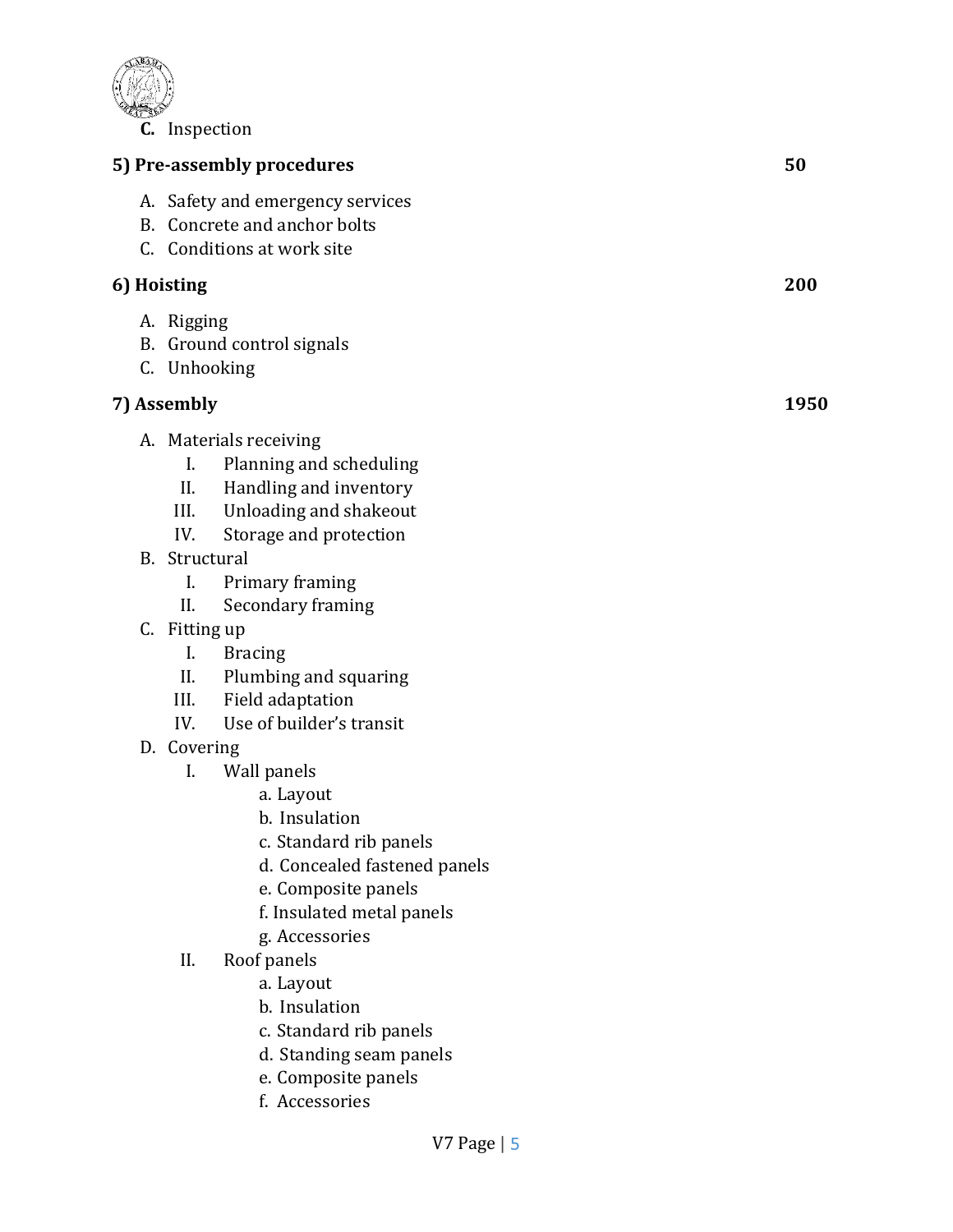| 8) Trim and flashing                                 | 1050       |
|------------------------------------------------------|------------|
| 9) Field adaptation                                  | 100        |
| A. Structural<br>B. Covering<br>C. Trim and flashing |            |
| 10) Reading plans and specifications                 | <b>100</b> |
| 11) Job completion                                   | 100        |
| <b>Total OJL Hours</b>                               | 4000       |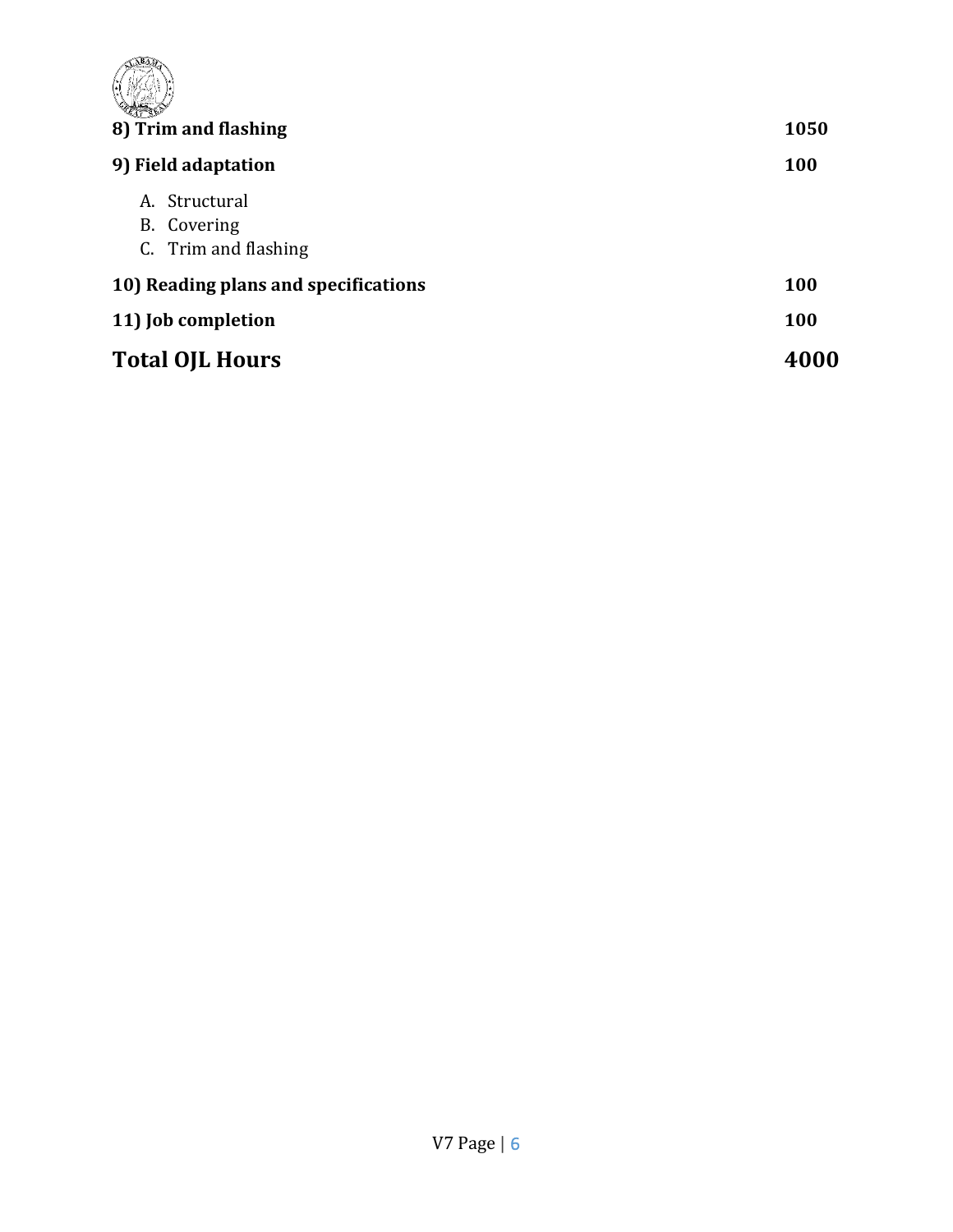

#### **RELATED INSTRUCTION OUTLINE ASSEMBLER, METAL BUILDING**

# **O\*NET-SOC CODE:** 47-2221.00 **RAPIDS CODE:** 0877

## **Related Instruction Guidelines:**

- The course listings outline the related instruction that supplements the on-the-job learning. It is through the combination of both the on-the-job learning and the related instruction that the apprentice can reach the skilled level of the occupation.
- Each apprentice's attendance and progress in related education must be tracked and appropriate records maintained.
- Time devoted to the job-related education shall not be considered as part of the onthe-job learning.
- Failure on the part of the apprentice to fulfill their obligation as to the related education and/or attendance, or their failure to maintain passing grades therein, shall constitute adequate cause for cancellation of their Apprenticeship Agreement.

Hours Instruction Provided: □During Work Hours ⊠During Non-Work Hours □Both Instruction Method: ☒Classroom ☐Correspondence/Shop ☐Web-Based Learning

RTI Provider Name: Birmingham & Associates, Inc. Contact Name: Chris Frederick Contact Phone: 205-856-5687 Contact Email: cfrederick@birminghamassoc.com Contact Address: 4485 Pinson Valley Parkway, Birmingham, Alabama 35215

# **Related Technical Instruction (RTI) Outline:**

# **Related Technical Instruction Outline – Year One**

| <b>Coursework</b>                                                                                                                     | <b>Required RTI Hours</b> |
|---------------------------------------------------------------------------------------------------------------------------------------|---------------------------|
| 1) Orientation                                                                                                                        | 12                        |
| A. Company policies<br><b>B.</b> Customer relations<br>C. Job descriptions and qualifications<br>D. Understanding profit and overhead |                           |
| 2) OSHA Construction 10-hour course                                                                                                   | 10                        |
| 3) Testing                                                                                                                            | 8                         |
| 4) Audio visual, field trips, and guest speakers                                                                                      | 12 <sub>1</sub>           |
|                                                                                                                                       |                           |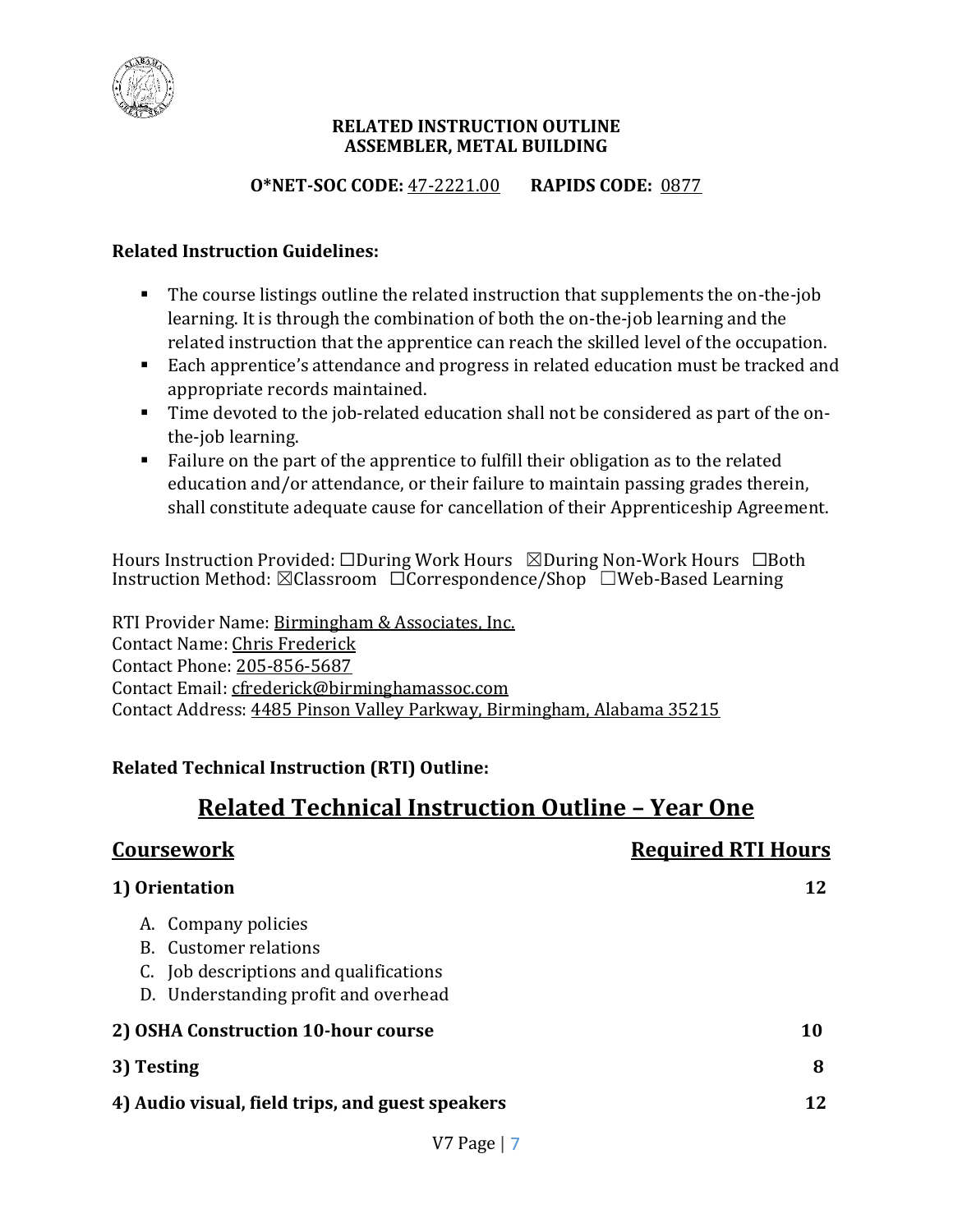| <b>Total Year One RTI Hours</b>                       | 150 |
|-------------------------------------------------------|-----|
| 12) Introduction to accessories and trim installation | 10  |
| A. Manual<br>B. Equipment                             |     |
| 11) Material handling                                 | 10  |
| 10) Introduction to burning with cutting torch        | 10  |
| 9) Basic blueprint and specifications reading         | 12  |
| A. Correlation<br>B. Details                          |     |
| 8) Introduction to erection manuals                   | 12  |
| 7) Trade terminology                                  |     |
| A. Identification<br><b>B.</b> Demonstration          |     |
| 6) Tools                                              |     |
| A. Basic arithmetic<br><b>B.</b> Fractions            | 26  |
| 5) Math                                               | 16  |
|                                                       |     |
|                                                       |     |

# **Related Technical Instruction Outline – Year Two**

| <b>Coursework</b>                                | <b>Required Hours</b> |
|--------------------------------------------------|-----------------------|
| 1) Review of first year                          | 12                    |
| 2) First aid and CPR certification               | 8                     |
| 3) Testing                                       | 6                     |
| 4) Audio visual, field trips, and guest speakers | 12                    |
| 5) Math                                          | 18                    |
| A. Pre-algebra<br>B. Geometry                    |                       |
| 6) Construction safety                           | 12                    |